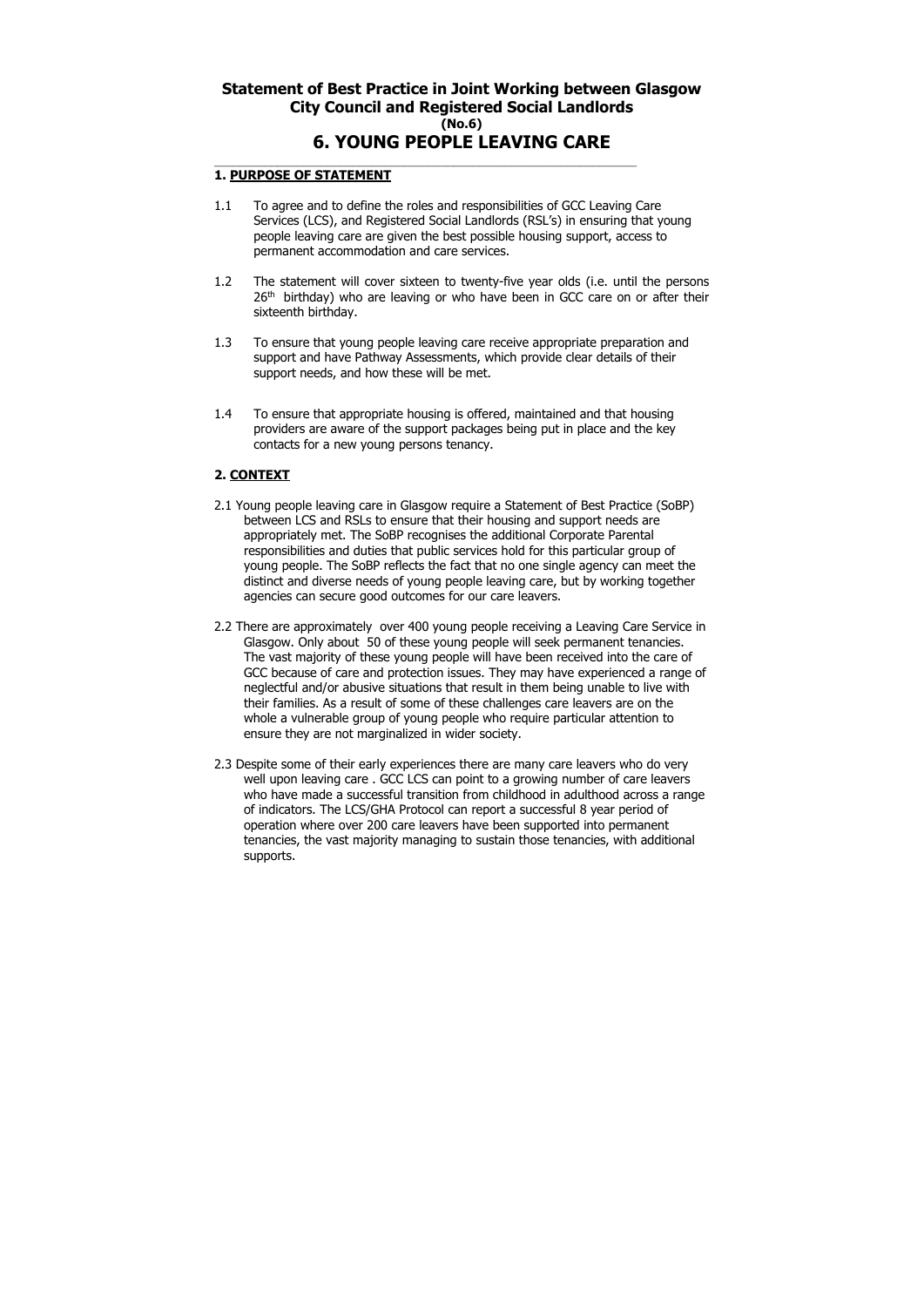# **3. RELEVANT LEGISLATION**

- 3.1 This SOBP is based on the duties and responsibilities outlined in the following legislation and guidance:
	- Children (Scotland) Act 1995
	- Regulation of Care (Scotland) Act 2001
	- Supporting Young People Leaving Care in Scotland 2003. Regulations and Guidance
	- Children and Young People (Scotland) Act 2014
	- The Housing (Scotland) Act 1987, as amended by the Housing (Scotland) Act 2001
	- The Homelessness (Scotland) Act 2003
- 3.2 Further details of responsibilities and duties are outlined in the appendix.
- 3.3 Underpinning all of the above legislation and guidance is an emphasis on corporate parenting, and that every effort should be made to prevent care leavers from becoming homeless and the need to ensure that both the housing and support needs of this vulnerable group of people are met by a range of agencies working in partnership.

## **4. AGREED PRINCIPLES**

4.1 Statutory responsibilities and good practice guidance highlight the need for good corporate parenting and for this to inform all policies with care leavers. This statement is based on the key principle:

## **That we work together to ensure that young people access the right support to access and sustain their own home.**

- $\Box$  The provision of good quality advice on housing and tenure options
- The provision of the best possible accommodation, i.e. suitable good quality accommodation
- Matching care leavers needs with choice of housing area
- Wherever possible, provision of a Scottish Secure Tenancy
- The provision of security of tenure in other accommodation arrangements, which insofar as is possible, protect an individual's rights
- Clear and consistent information on matters such as procedures, tenancy rights and responsibilities, referrals, assessments, support, care planning and management arrangements.

- 4.2 Tenancy sustainment and the need to help prevent homelessness are crucial.
- 4.3 This statement incorporates the following principles:

#### Social Work responsibilities:

- Comprehensive Pathways Assessments for all care leavers
- Thorough preparation prior to allocation of a tenancy. Young care leavers will be supported to apply to relevant RSL's for permanent accommodation prior to referred for permanent housing through the Protocol
- Clear support plans identified detailing the nature, extent and who will provide aftercare support as well as clear review plan responsibilities

#### RSL responsibilities: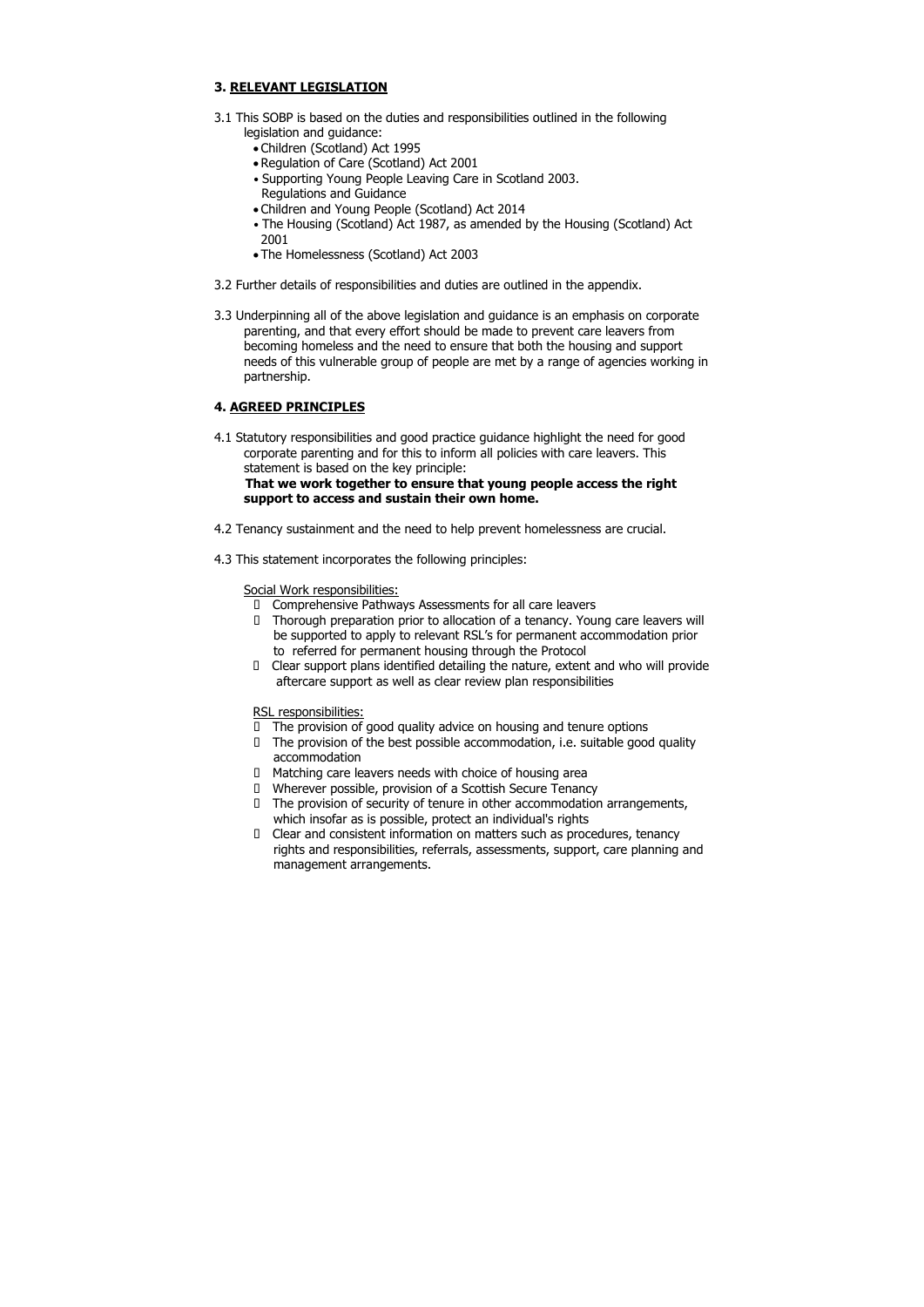LCS and RSL joint responsibilities:

- Tenancy sustainment to be a central focus for both housing providers and support agencies, this will include the early identification of problems with tenancies
- $\Box$  The provision of agreed ongoing tenancy support and the promotion of independent advocacy

## **5. THE PROTOCOL PROCESS (please see Flow Chart)**

- 5.1 Referrals will be co-ordinated by a LCS Protocol Co-ordinator, and an RSL 'Care Leaver Champion'. RSL's will inform the Leaving Care Services (LCS) nominated person who their nominated person is when requested.
- 5.2 For those care leavers where the Local Authority has statutory responsibilities and duties the process of obtaining tenancies will be as follows:

### **Pre Protocol**

- 1. The Pathway Coordinator (Social Worker) will identify a young person as 'ready' for a permanent tenancy as part of the Pathway Assessment process. The appropriate housing provider(s) will be identified and young person will be assisted to register with the/those housing providers.
- 2. The Pathway Co-ordinator will contact an RSL 'care leaver champion' to consider housing options and prospects with the aim of identifying an appropriate Housing Association to register with (the aim is NOT to assess whether the client is ready for a permanent tenancy, as this assessment has already taken place through Pathways). **Young Person is assisted to register with the appropriate Housing Association.**
- 3. The Pathway Co-ordinator will complete a Pathway Assessment of their accommodation needs. The assessment will identify the tenancy-sustainment skills of the individual and detail the level of support required and the Social Work plan for providing these supports.

### **LCS Screening**

4. The LCS Protocol Co-ordinator will liase with the Pathway Coordinator to ensure that appropriate information/evidence of 'tenancy readiness' is contained in the Pathway Assessment, together with robust package of support before submitting the young person to the Protocol.

#### **RSL Screening**

- 5. The RSL 'care leaver champion' ensures that appropriate information/evidence of 'tenancy readiness' is contained in the Pathway Assessment, together with robust package of support.
- 6. The LCS Protocol Co-ordinator and RSL 'care leaver champion' will convene a case conference involving the young person, their Pathway Co-ordinator, named housing supporter, and the relevant Housing Association 'care leaver champion'. **This meeting will determine progression onto the Protocol for the young person.**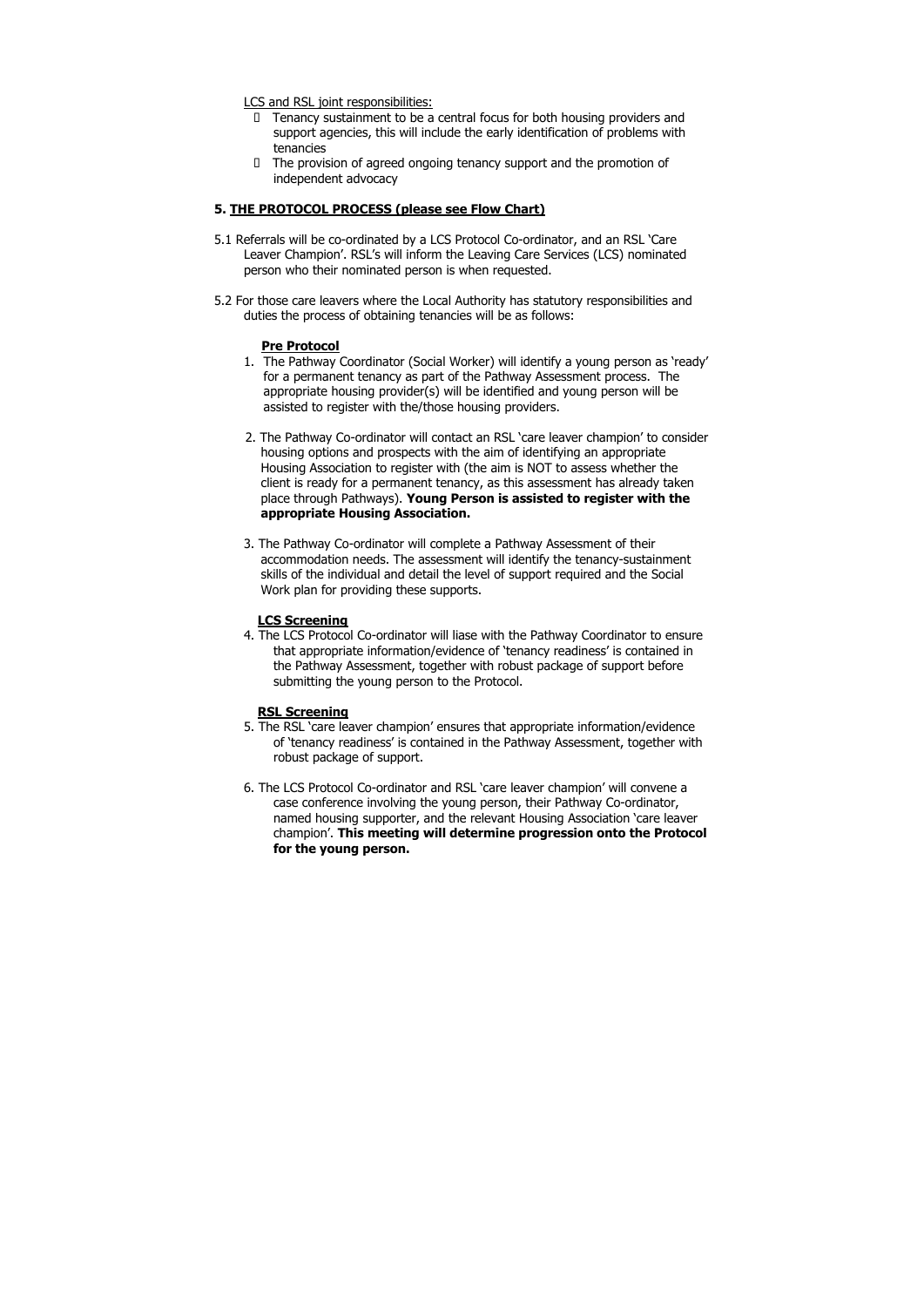## **Post Protocol**

- 7. Once accepted onto the Protocol, the RSL Provider should assign the young person 'priority' status within the RSL's allocations policy and should seek to offer a suitable property as soon as possible, not exceeding 6 months.
- 8. Once a tenancy is identified, the RSL 'care leaver champion' will inform the LCS Protocol Co-ordinator of the offer in the first instance, who will facilitate the information being passed to the young person. When an offer is made the opportunity to view the property will remain open for 3 days. An extension may be granted by the RSL Provider if circumstances prevent the young person from viewing within 3 days.
- 9. The Pathway Co-ordinator and named housing supporter to ensure that the young person responds to the offer and accompanies them to the viewing.
- 10. Where an offer is refused the LCS Protocol Co-ordinator will assess if the offer refusal has been reasonable. If the refusal is deemed to be reasonable, the LCS nominated person will liase with the RSL 'care leaver champion to ask for a further offer to be made.
- 11. Where the offer is accepted, the RSL, Pathway Co-ordinator, named housing supporter, and young person will continue to work together to ensure that the young person maintains their tenancy.
- 5.2 The LCS Protocol Co-ordinator will liase regularly with RSL 'care leaver champions' to ensure that all outstanding applications for care leavers are progressed.
- 5.3 The LCS Protocol Co-ordinator will provide regular updates on the progress of the LCS Protocol including the production of an Annual Report.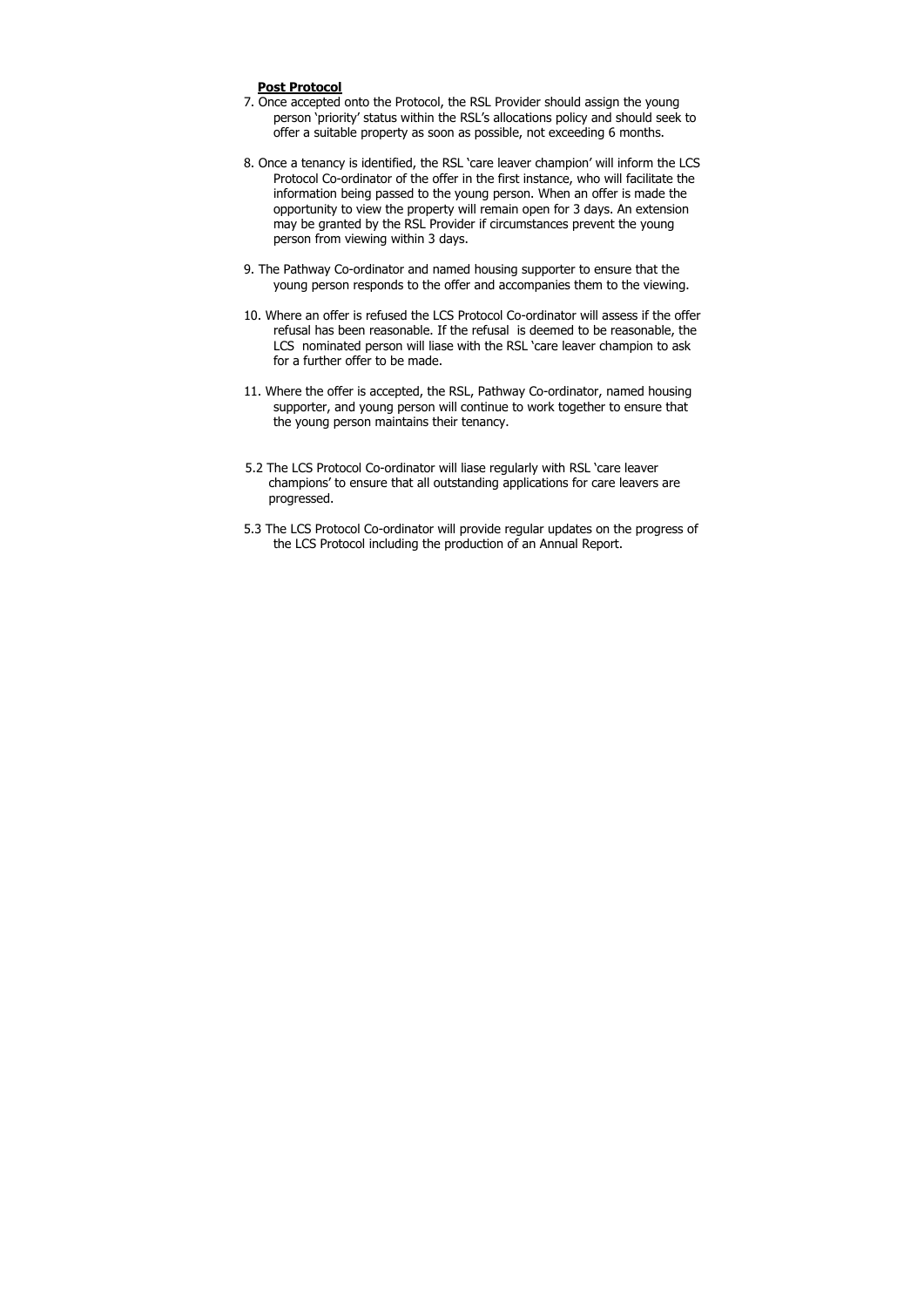# **APPENDIX 1 1. LEGISLATION, REGULATION & GUIDANCE**

# **Children (Scotland) Act 1995**

- Section 17 details a Local Authoritie's duty to provide advice and assistance with a view to preparing a child for when he or she is no longer looked after by a local authority
- Section 21 details co-operation between local authorities and other bodies
- Section 29(1) there is a duty to advise, guide and assist care leavers under 19 and under Section 29(2) there is a power to provide young people between 19 and 21 to advise, guide and assist unless the local authority is satisfied that the young person's welfare does not require it

# **Regulation of Care (Scotland) Act 2001**

- Section 73 (1) amends Section 29 of the Children (Scotland) Act 1995 to include duties on local authorities to: • Carry out a pathways assessment of needs of young people who have been looked after and who they have a duty or a power towards under Section 29
- Section 73 (2) gives Scottish Ministers a power to make regulations on services for young people ceasing to be looked after in Scotland

# **Supporting Young People Leaving Care in Scotland 2003 Regulations and Guidance on services for Young People Ceasing to be Looked after by Local Authorities.**

These Regulations and Guidance updated the provision of Throughcare and Aftercare support for young people who have been looked after by local authorities in Scotland. They make provision for a range of supports to care leavers including **accommodation**  and state that:

This Act increases the population eligible for 'Aftercare ' support up until their 26<sup>th</sup> birthday (Section 60(2a)) .and introduces a new obligation on Local Authorities to secure some care leavers in their looked after placement, or suitable accommodation, up to their 22<sup>nd</sup> birthday. These changes reflect the principles of Staying Put Scotland (Oct 2013).

- The pathways assessment and plan will have set out what kind of accommodation best meets the needs of the young person and how this is to be obtained.
- Where the responsible authority has assisted a care leaver by providing them with or supporting them in accommodation the authority must ensure that any such accommodation in suitable.
	- o Young people should not be placed in unsuitable bed and breakfast or hostel accommodation.
	- o However, it is recognised that some young people will want to stay in accommodation that may not be considered suitable by the authority. These issues should be explored in the pathway plan and the young person's wishes taken into account.
- Accommodation and support services should be flexible and focus on the individual needs of the young person:
- Young people should be given the maximum security of tenure appropriate to their accommodation.

## **Children and Young People (Scotland) Act 2014**